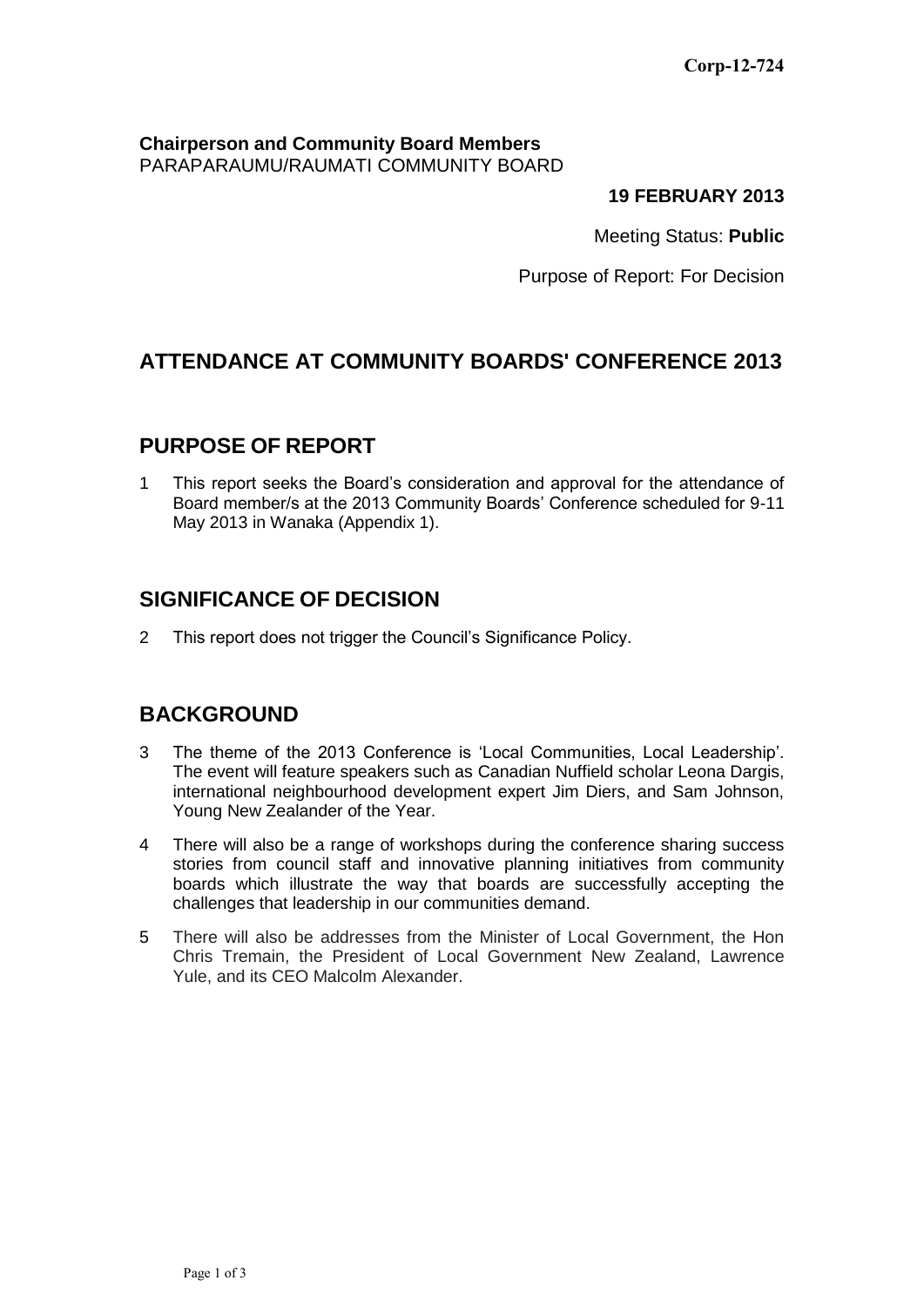# **CONSIDERATIONS**

#### Financial Considerations

6 Council has allocated to each Community Board \$3,000 per annum for training needs and delegated the authority to prioritise disbursement of these funds. To date no money has been spent in this financial year. The approximate costs of attendance are as follows:

| <b>ITFM</b>                                                                                                                                                                      | Cost per<br>person (\$) |
|----------------------------------------------------------------------------------------------------------------------------------------------------------------------------------|-------------------------|
| Registration (includes Attendance at all<br>conference business sessions and<br>workshops, welcome reception<br>and conference dinner incorporating the best<br>practice awards) | \$745                   |
| Air Travel – return from Wellington<br>(Flights are for Thursday 8 May and<br>returning Saturday 11 May)                                                                         | \$378                   |
| Airport Transfer from Queenstown to<br>Wanaka                                                                                                                                    | \$40                    |
| 3 Nights Accommodation at The<br>Edgewater @ \$143 per night                                                                                                                     | \$429                   |
| ΤΟΤΑL                                                                                                                                                                            | \$1592                  |

### Legal Considerations

7 There are no legal considerations.

### **Delegation**

8 The Community Board may make this decision under clause 10.28, Section D of the Governance Structure and Delegations (29 November 2012 version):

*"Authority to set priorities for and expend annual funding allocated by Council for the purposes of training and development."*

### **Consultation**

9 There are no consultation considerations.

#### Policy Implications

10 There are no policy implications.

### Tāngata Whenua Considerations

11 There are no tāngata whenua considerations.